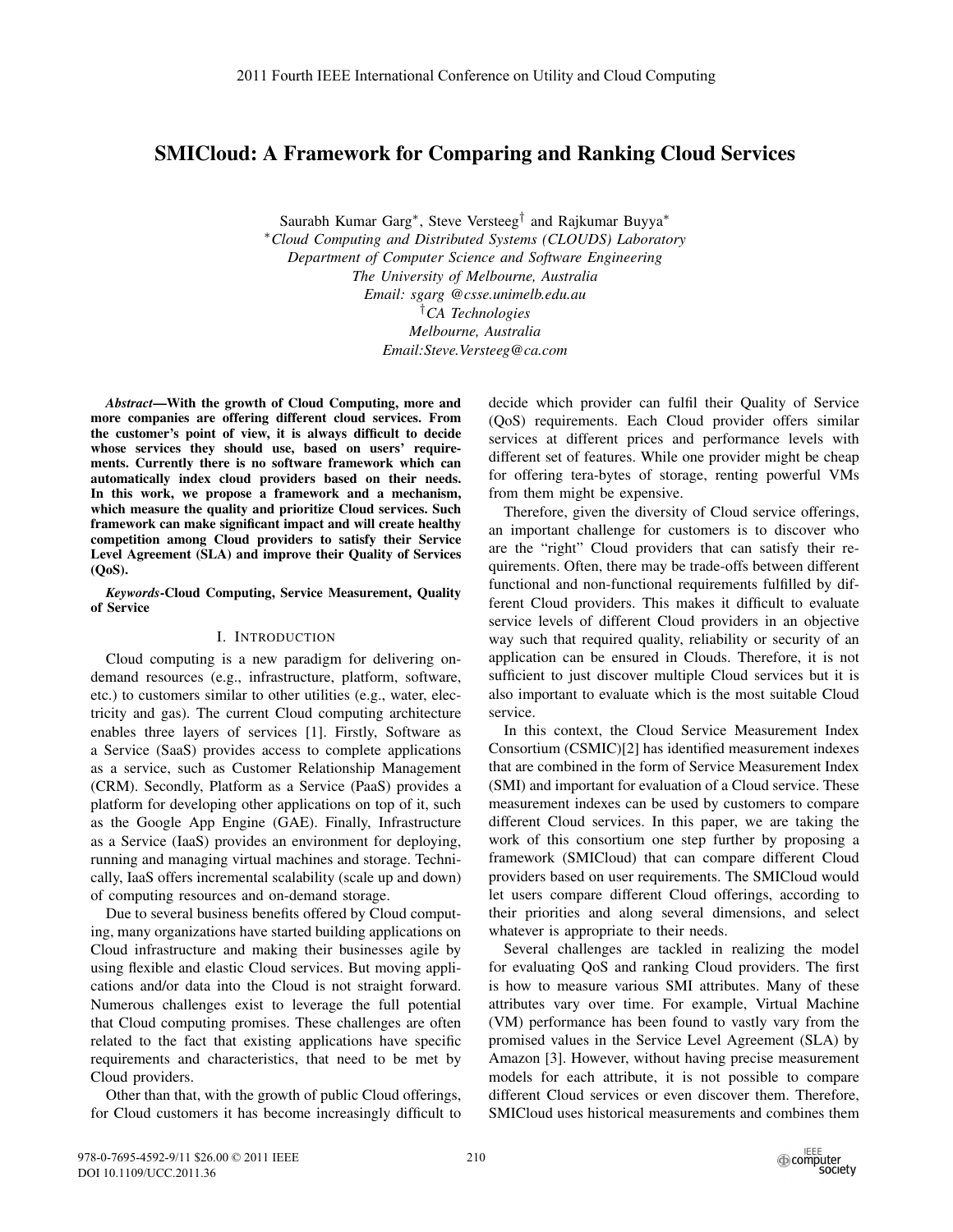with promised values to find out the actual value of an attribute. We also give precise metrics for each measurable attribute.

The second challenge is how to rank the Cloud services based on these SMI attributes. There are two types of QoS requirements which a user can have: functional and non-functional. Some of them cannot be measured easily given the nature of the Clouds. Attributes like security and user experience are not even easy to quantify. Moreover, deciding which service matches best with all functional and nonfunctional requirements is a decision problem. It is necessary to think critically before selection as it involves multiple criteria and an interdependent relationship between them. This is a problem of multi-criteria decision-making (MCDM). Each individual parameter affects the service selection process, and its impact on overall ranking depends on its priority in the overall selection process. To address this problem, we propose an Analytical Hierarchical Process (AHP) based ranking mechanism to solve the problem of assigning weights to features considering interdependence between them, thus providing a much-needed quantitative basis for ranking of Cloud services.

The rest of paper is organized as follows. In the next section, we present an overview of SMI and its high level QoS attributes. Section III describes the SMICloud framework with its key components. Section IV shows how metrics for various quality attributes can be modelled. Section V presents the Cloud ranking mechanism which is explained by case study example in Section VI. Section VII concludes this article with some future works.

# II. SERVICE MEASUREMENT INDEX (SMI)

SMI attributes are designed based on International Organization for Standardization (ISO) standards by the Consortium [2]. It consists of a set of business-relevant Key Performance Indicators (KPI's) that provide a standardized method for measuring and comparing a business service. The SMI framework provides a holistic view of QoS needed by the customers for selecting a Cloud service provider based on : Accountability, Agility, Assurance of Service, Cost, Performance, Security and Privacy, and Usability. There are still no metrics or methods which define these KPIs and compare Cloud providers. This work is first effort in this direction. The following defines these high/top level attributes:

• Accountability - This group of QoS attributes is used to measure various Cloud provider specific characteristics. This is important to build trust of a customer on any Cloud provider. No organization will want to deploy its applications and store their critical data in a place where their is no accountability of security exposures and compliance. Functions critical to accountability, which SMI considers when measuring and scoring services, include auditability, compliance, data ownership, provider ethicality, sustainability etc.

- Agility The most important advantage of Cloud computing is that it adds to the agility of an organization. The organization can expand and change quickly without much expenditure. Agility in SMI is measured as a rate of change metric, showing how quickly new capabilities are integrated into IT as needed by the business. When considering a Cloud service's agility, organizations want to understand whether the service is elastic, portable, adaptable and flexible.
- Cost The first question that arises in the mind of organizations before switching to Cloud computing is that whether it is cost-effective or not. Therefore, cost is clearly one of the vital attributes for IT and the business. Cost tends to be the single most quantifiable metric today, but it is important to express cost in the characteristics which are relevant to a particular business organization.
- Performance There are many different solutions offered by Cloud providers addressing the IT needs of different organizations. Each solution has different performance in terms of functionality, service response time and accuracy. These organizations need to understand through these properties how well their applications will perform on the different Clouds and whether these deployments meet their expectations.
- Assurance This characteristic indicates the likelihood of a Cloud service that it will perform as expected or promised in the SLA. Every organization looks to expand their business and provide better services to their customers. Therefore, reliability, resiliency and service stability become an important factor for them before they decide switching to Cloud services.
- Security and Privacy Data protection and privacy are the important concerns of nearly every organization. Hosting data in other organizations control is always a critical issue which require stringent security policies employed by Cloud providers. For instance, Financial organizations generally require high compliance regulations involving data integrity and privacy. Security and Privacy is also multi-dimensional in nature and include many attributes such as privacy, data loss and integrity.
- Usability For fast usage of Cloud services, the usability plays an important role. The more easy to use and learn a Cloud service is, more faster an organization can switch to Cloud services. The usability of a Cloud service can depend on multiple factors such as Accessibility, Installability, Learnability, Operatibility.

# III. SMICLOUD ARCHITECTURE

We propose Service Measurement Index Cloud framework SMICloud, which helps Cloud customers to find the most suitable Cloud provider and therefore can initiate SLAs.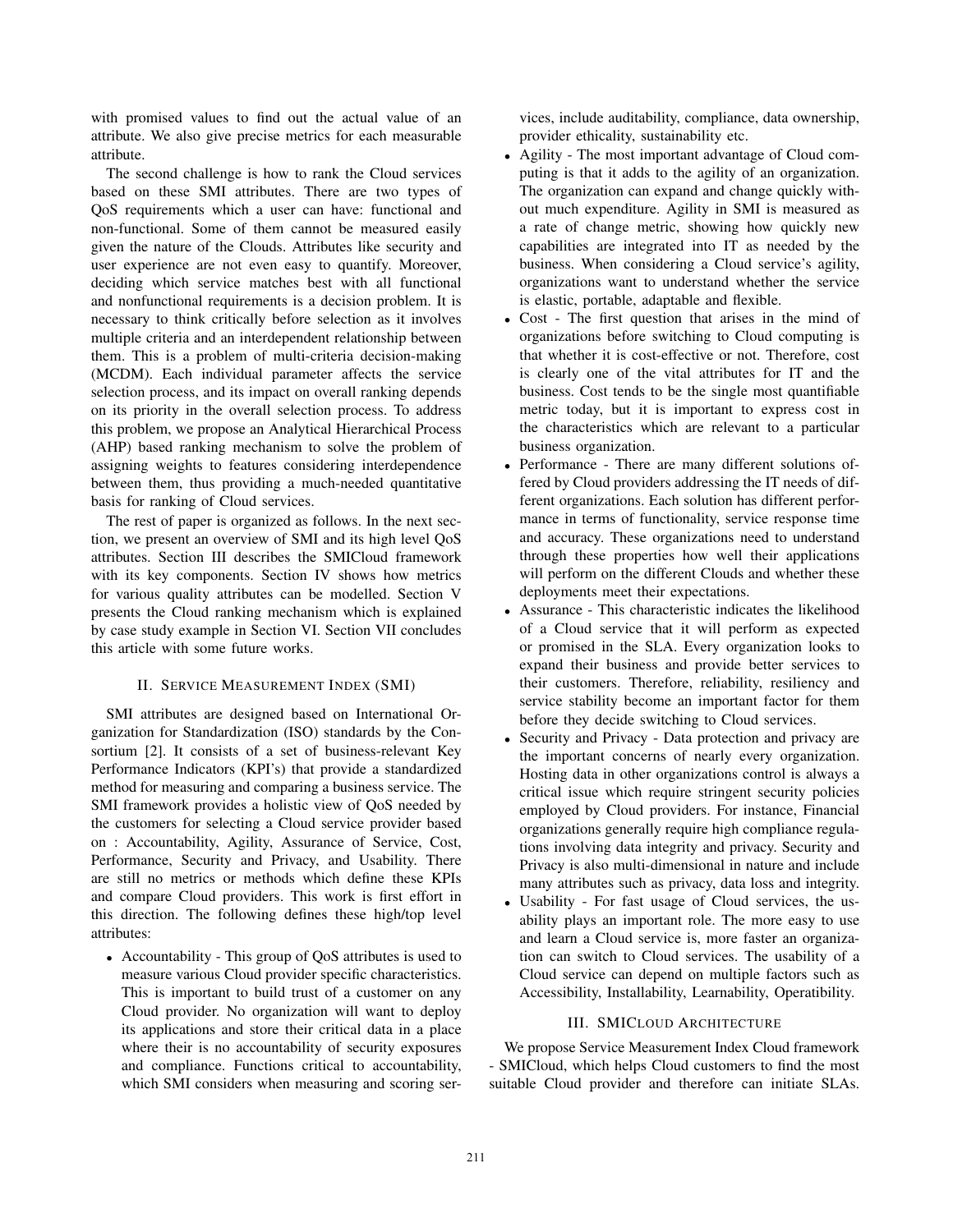SMICloud framework provides features such as service selection based on Quality of Service (QoS) requirements and ranking of services based on previous user experiences and performance of services. It is a decision making tool, designed to provide assessment of Cloud services in terms of KPIs and user requirements. Customers provide their application requirements (essential and non-essential) to the framework which gives a list of Cloud services where the customer can deploy his/her application. Figure 1 shows the key elements of the framework:



Figure 1. SMICloud Framework.

1) SMICloud Broker: It receives the customer's request for deployment of an application. It collects all their requirements and performs the discovery and ranking of suitable services using other components such as SMICalculator and Ranking systems. SLA Management is the component that keeps track of SLAs of customers with Cloud providers and their fulfilment history. The Ranking System ranks the services selected by the Cloud Broker which are appropriate for user needs. The SMI Calculator calculates the various KPIs which are used by ranking system for prioritizing the Cloud services.

- 2) Monitoring: This component first discovers the Cloud services which can satisfy user's essential Quality of Service requirements. Then, it monitors the performance of the Cloud services such as speed of VM, memory, scaling latency, storage performance, network latency and available bandwidth. It also keeps track of how SLA requirements of previous customers are being satisfied by the Cloud provider. For this layer, many tools are available some of which we discuss in the related work section.
- 3) Service Catalogue: stores the services and their features advertised by various Cloud providers.

The two important issues in building the framework as mentioned before are the measurement of various SMI KPI's and the ranking of Cloud services based on these measurements. In the next section, we present QoS model for IaaS providers based on SMI KPIs. This model can be easily extended for SaaS and PaaS.

### IV. QUALITY MODEL FOR IAAS PROVIDER

SMI KPI's are of two types: qualitative and quantitative. Qualitative are those KPIs which cannot be quantified and are mostly inferred based on user experiences. Quantitative are those which can be measured using software and hardware monitoring tools. For example, 'providers' ethicality' attribute is qualitative in nature. Since these KPIs since represent generic Cloud services, only some of them are important for particular applications and Cloud services. For example, the installability attribute in usability is more relevant to IaaS providers rather than SaaS providers since in SaaS there is almost no installation on the customer end. In addition, the same KPI can have different definitions based on the service. Some of these parameters depend on customer applications and some are independent. For example, suitability is more customer focused while flexibility is more provider focused. Therefore, it is complex to define precisely the SMI values for a provider particularly when there are many parameters involved and parameter definition also depends on many sub attributes. Here we define the most important quantifiable KPIs particularly in the context of IaaS Clouds. However, most of these proposed metrics are valid for other types of services. The modeling of qualitative attributes is beyond the scope of this paper.

#### *A. Service Response Time*

The efficiency of a service can be measured in terms of the response time, i.e. how fast the service can be made available for usage. The service response time depends on various sub-factors such as average response time, maximum response time promised by service provider, and percentage of time this response time level is missed.

• Average Response Time is given by  $\sum_i T_i/n$  where  $T_i$  is time between when user i requested for an IaaS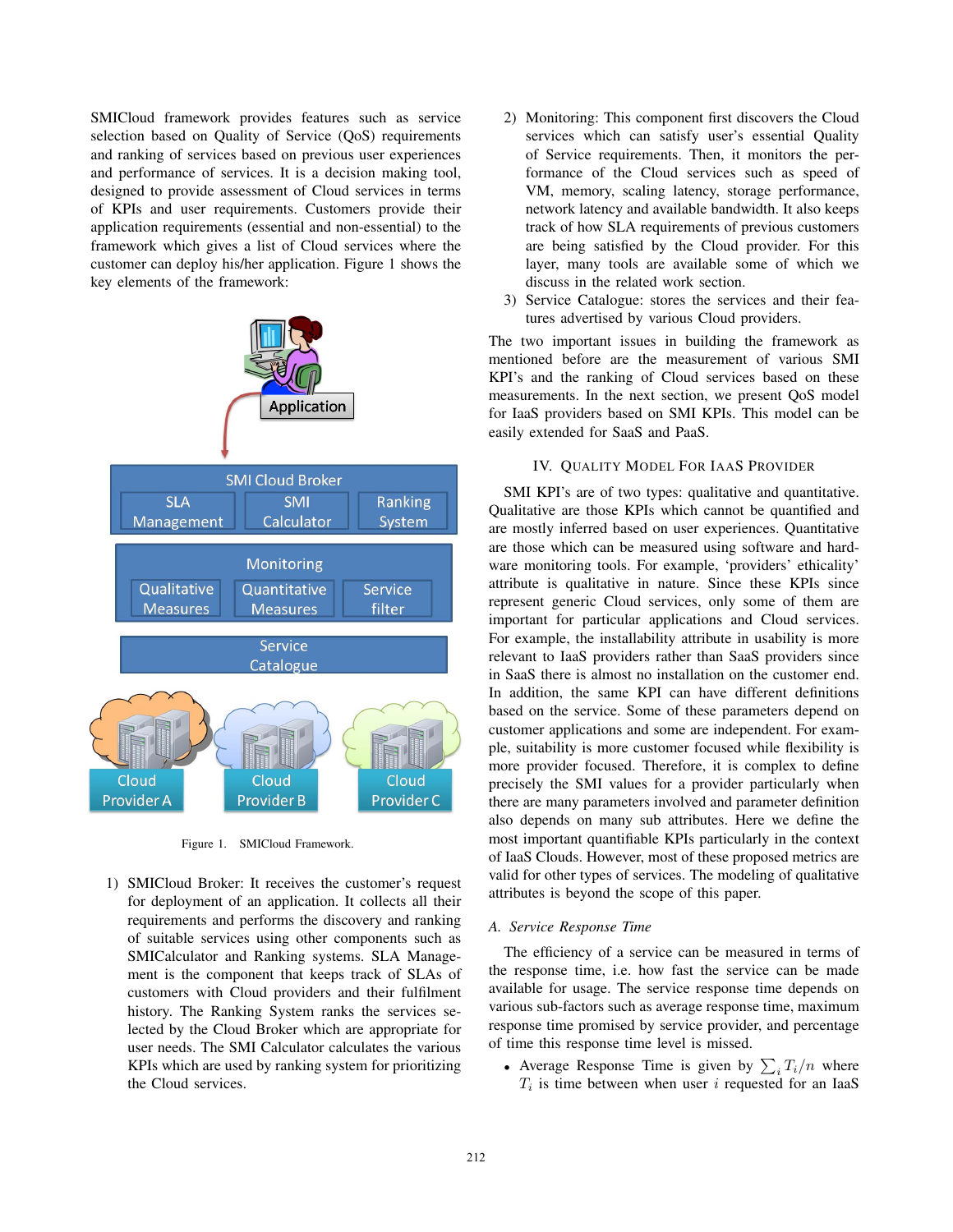service and when it is actually available and  $n$  is the total number of IaaS service requests.

- Maximum Response Time is the maximum promised response time by the Cloud provider for the service.
- Response Time Failure is given by the percentage of occasions when the response time was higher than the promised maximum response time. Therefore, it is given by  $n'/n * 100$ , where n' is the number of occasions when service provider was not able to fulfil their promise.

#### *B. Sustainability*

Sustainability can be defined in terms of either the life cycle of the service itself or environmental impact of the Cloud service used. Therefore, we subdivide it into two attributes: service sustainability and environmental sustainability.

• Service sustainability is defined as how many components of a service can be reused without change with evolution of user requirements. In other words, we can say that the service that is more sustainable will have many more features than required. Therefore, service sustainability is given by:

*number of features provided by service number of features required by the customer* • Environmental Sustainability can be measured as the average carbon footprint of the service. The metric of carbon footprint is complex and depends on many factors. Therefore, SMICloud can get the values using Carbon calculators such as PUE Calculator [4].

### *C. Suitability*

Suitability is defined as the degree to which a customer's requirements are met by a Cloud provider. Now, there are two sub cases before we can define suitability. First, if after filtering the Cloud providers, there are more than one Cloud provider which satisfy all the essential and non-essential requirements of customer, then all are suitable. Otherwise, if filtering results in an empty Cloud provider list, then those providers which satisfy essential features are chosen. In this case, suitability will be the degree the service features come closer to user requirements. The resultant metric is:

$$
Suitability = \frac{number of non-essential features provided by service}{number of non-essential features required by the customer if only essential requirements are satisfied}
$$

$$
= 1 if all features are satisfied
$$

$$
= 0 otherwise
$$

#### *D. Accuracy*

The accuracy of the service functionality measures the degree of closeness to user expected actual value or result generated by using the service. For computational resources such as Virtual Machines, accuracy's first indicator is the number of times the Cloud provider deviated from a promised SLA. It is defined as the frequency of failure in fulfilling promised SLA in terms of Compute unit, network, and storage. If  $f_i$  is the number of times the Cloud provider fails to satisfy promised values for user  $i$  over the service time *T*, then accuracy frequency is defined as  $\sum_i \frac{f_i}{n}$  where  $n$  is the number of previous users. The another indicator of accuracy is the accuracy value which is defined by  $\sum_i$  $\frac{\frac{(\alpha_t - \alpha_i)}{\alpha_t}}{T_i}$ , where  $\alpha$  can be computational, network or storage unit of the service and  $T_i$  is service time T for user i.

#### *E. Transparency*

Transparency is an important feature of Cloud services due to the fast evolution of these services. It can be inferred as a time for which the performance of the user's application is affected during a change in the service. It can also be calculated in terms of frequency of such effect. Therefore, it can be measured by  $\sum_{m} \frac{\sum_{\text{time\_for\_service\_affect_i}}{\text{number of}}}{n}$  where n is the number of customers using the service and  $i$  indicates the customer.

#### *F. Interoperability*

Interoperability is the ability of a service to interact with other services offered either by the same provider or other providers. It is more qualitative and can be defined by user experience. But since it is an important parameter for Cloud customers, we still defined as

*number of platforms offered by the provider number of platforms required by users for interoperability* .

### *G. Availability*

The availability is percentage of the time a customer can access the service. It is given by: *total service time-total time for which service was not available total service time* .

#### *H. Reliability*

Reliability reflects how a service operates without failure during a given time and condition. Therefore, it is defined based on the mean time to failure promised by the Cloud provider and previous failures experienced by the users. If  $num failure$  is the number of users who experienced failure in the amount of time less than promised by the Cloud provider and *n* is number of users. Let  $p\_mttf$  be the promised mean time to failure. It is measured by:

$$
Reliability = probability\ of\ violation\times p\_mttf\\ = (1 - \frac{numfailure}{n})*p\_mttf
$$

Reliability of storage can be defined in terms of durability that is chance of failure of a storage device

#### *I. Stability*

Stability is defined as the variability in the performance of a service. For storage, it is the variance in the average read and write time. For computational resources, it is the deviation from the performance specified in SLA i.e.,  $\sum$  $\sum_{n=0} \frac{\frac{\alpha_{avg,i}-\alpha_{sla,i}}{T}}{n}$  where  $\alpha$  can be computational unit, network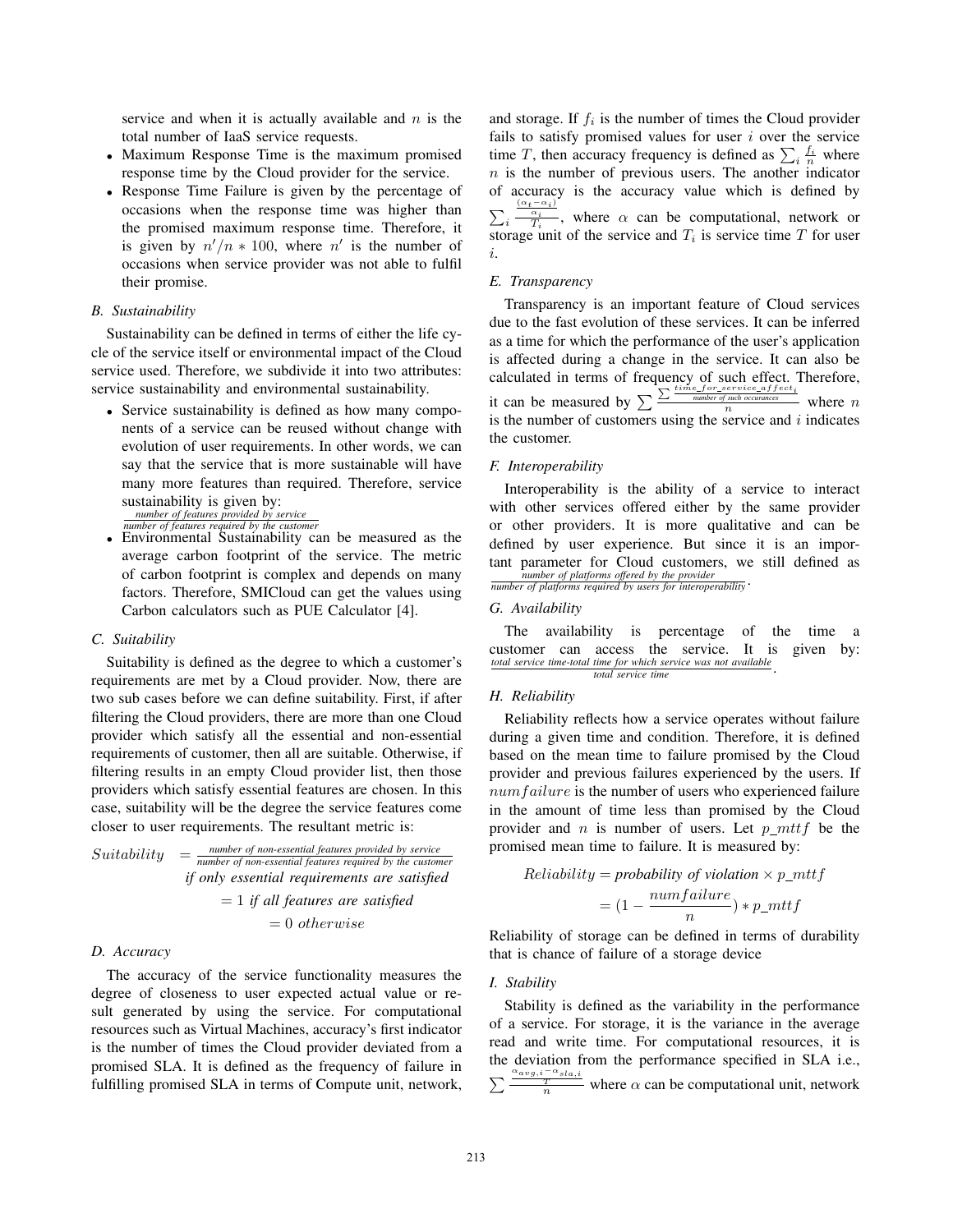unit or storage unit of the resource;  $\alpha_{avg,i}$  is the observed average performance of the user  $i$  who leased the Cloud service,  $\alpha_{sla,i}$  is the promised values in the SLA; T is the service time; and  $n$  is the total number of users.

# *J. Cost*

Cost depends on two attributes: acquisition and on-going. It is not easy to compare different prices of services as they offer different features and thus have many dimensions. Even the same provider offers different VMs which may satisfy user's requirements. For instance, Amazon Cloud offers small VMs in low cost than of Rackspace but the amount of data storage, bandwidth, compute unit are quite different between two providers [3][5]. To tackle this challenge, we defined a volume based metric i.e. cost of one unit of CPU unit, storage, RAM, and network. Therefore, if a VM is priced at p for cpu cpu unit, net network, data data, RAM for RAM, then the cost of VM is  $\frac{p}{cpu^a * net^b * data^c * RAM^d}$ where a, b, c, and d are weights for each resource attribute and  $a + b + c + d = 1$ . The weight of each attribute can vary from application to application. For example, for some applications RAM is more important than CPU unit, therefore for them  $d > a$ . So, we can use different weights of each attribute based on user application. Now, generally users need to transfer data which also incurs cost. Therefore, the total on-going cost can be calculated as the sum of data communication, storage and compute machine for that particular Cloud provider and service.

### *K. Adaptability*

Adaptability is the ability of the service provider to adjust changes in the services based on customer's request. It is defined as the time taken to adapt to changes or upgrading the service to next level. For example, from small Amazon VM to medium size Amazon VM [3].

### *L. Elasticity*

Elasticity is defined in terms of how much a Cloud service can be scaled during peak times. This is defined by two attributes: mean time taken to expand or contract the service capacity, and maximum capacity of service. The capacity is the maximum number of compute unit which can be provided at peak times.

### *M. Usability*

The ease of using a Cloud service is defined by the attributes of Usability. The components such as operability, learnability, installability and understandability can be quantified as the average time experienced by the previous users of the Cloud service to operate, learn, install and understand, respectively.

### V. SERVICE RANKING USING AHP

Ranking of Cloud services is one of the most important features of the SMICloud framework. The Ranking System computes the relative ranking values of various Cloud Services based on the quality of service requirements of the customer and features of Cloud services. As discussed before, Cloud services have many KPIs with many attributes and sub attributes which makes the ranking process a complex task. This problem in literature is defined as multiple criteria decision making (MCDM) [6]. The traditional weighted sum-based methods cannot be directly applied in such hierarchical structure of attributes. In addition, some of the attributes do not have any numerical value, for example, security.

Without a structured technique, the evaluation of the overall quality of different Cloud services would be very difficult given the number of attributes involved. In addition, the challenge is to compare each Cloud services based on each attribute, how to quantify them and how to aggregate them in a meaningful metric. To help in ranking such multi-attribute analysis techniques, we propose a ranking mechanism based on Analytic Hierarchy Process (AHP) [7] which is one the most widely used mechanism for solving problems related to MCMD. There are three phases in this process: problem decomposition, judgment of priorities, and aggregation of these priorities. AHP gives a very flexible way for solving such problem and can be adapted to any number of attributes with any number of sub-attributes. In the first phase, the ranking complex problem is modelled in a hierarchy structure that specifies the interrelation among three kinds of elements, including the overall goal, QoS attributes and their sub-attributes, and alternative services. In the second phase, firstly pairwise comparisons of QoS attributes are done to specify their relative priorities. Similarly, pairwise comparison of Cloud services is done based on each QoS attributes to compute their local ranks. In the final phase, for each alternative service, the relative local ranks of all criteria are aggregated to generate the global ranking values for all the services.

We describe the main steps to model the ranking problem in Cloud computing and then explain the overall calculation of ranks by a small case study example.

# *A. First Phase: Hierarchy structure for Cloud Services based on SMI KPIs*

Figure 2 presents the Cloud service hierarchy based on SMI KPI's. The first layer is the goal of analysis which aims to find the relative service management index of all the Cloud services which satisfy the essential requirements of the user. The second layer contains hierarchy of QoS attributes both essential and non essential. The bottommost layer contains the values of all the Cloud services for all the lowest most QoS attributes in the hierarchy presented in the second layer.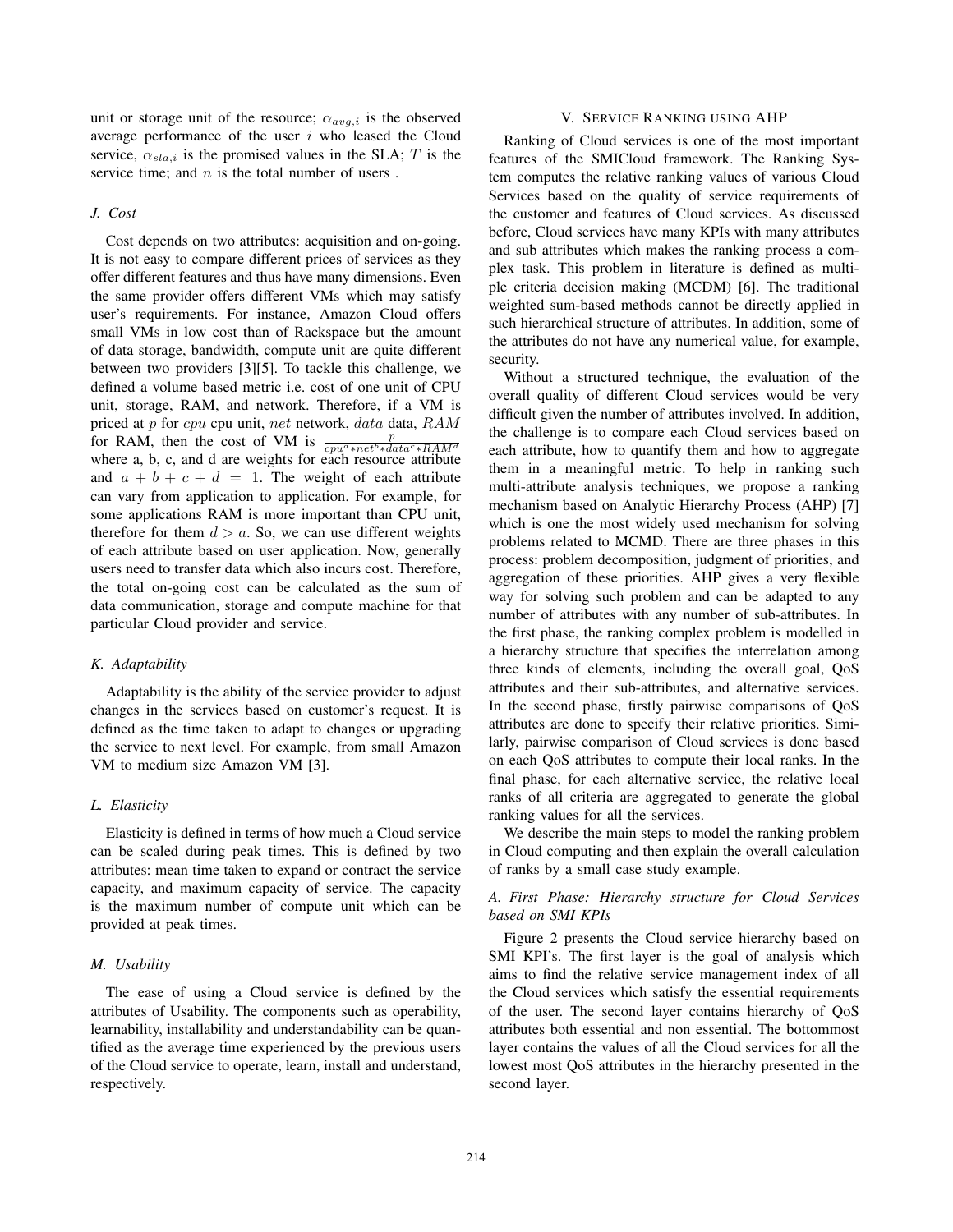

Figure 2. AHP Hierarchy for Cloud computing

# *B. Second phase: Computation of relative weights of each QoS and service*

To compare two Cloud services, we need to assign weights to each attribute for taking into account their relative importance. To address this issue we consider two types of weights:

• User Assigned weight: The user of SMI Cloud can assign weights to each of the SMI attributes using values in some scale, for example [1..9] as suggested in the AHP method [7], to indicate the importance of one QoS attribute over the other. The table of relative importance is given in Table I. This methodology was proposed originally for calculating weights for each criteria in the AHP technique. This can be used to assign weights to all the QoS attributes. Customer expresses the preferences on each quality in each level.

Table I RELATIVE IMPORTANCE VALUE

| Equal importance/quality         |  |
|----------------------------------|--|
| Somewhat more important/better   |  |
| Definitely more important/better |  |
| Much more important/better       |  |
| Extremely more important/better  |  |

• Arbitrary user assigned weights: A user can assign weights in his own scale other than given by AHP technique. In this case, the sum of all weights may not be 1 which is a requirement of AHP. In this case, we normalize all the weight.

# *C. Phase3: Relative value-based weights for ranking Cloud services*

These weights give relative performance of each Cloud services based on the values of the lowest level attributes. The process of assigning weights is not straightforward since the lowest level attributes can have various types of values. For example, the value of 'certifications' for a particular Cloud provider will be a list or a set. While the value of 'elasticity' will be a numeric value, values of some attributes may not be known. Therefore, the challenge is how to assign weights to each of the attributes when they are not quantifiable. To address this issue, we define the relative weights for ranking Cloud services based on a strategy proposed by Tran et al. [8]. In contrast to Tran et al. [8]'s work, the relative weight metrics designed in our work also consider two types of QoS requirements of Cloud users i.e., essential and non-essential.

Let  $w_q$  be the weight given by the user for SMI attribute q. Let  $v_i$  and  $v_j$  are the values of the attribute q for Cloud service i and j. Let  $s_i$  and  $s_j$  be the Cloud services and  $s_i/s_j$ indicates relative rank of  $s_i$  over  $s_j$ . Let  $v_r$  be the required value specified by the user. To compare both values for each Cloud service, firstly, we first need to make sure that the dimensional units of both the values are same. For example, if we want to compare the price of two VM instances, then the price should be \$ price of 1 CPU unit, 1 memory unit, and 1 hard disk unit. If it is data communication, the cost should have same dimension in terms of \$ price per 1 GB of data. Secondly, we have to compare the two values based on their types since the attributes values can vary from Boolean to a unordered set. For each type of attribute different comparison metric is proposed.

Thirdly, as discussed previously, users can specify essential and non-essential attributes. In the SMICloud framework, it is optional for users to specify their requirement values for non-essential attributes. Therefore, while comparing non-essential attribute for two services, there is a possibility that  $v_r$  is not specified by the user. Another possibility is that some of the attributes may not be possible to be monitored by SMICloud due to the non-availability of such APIs by the Cloud provider. Our proposed relative ranking model is flexible to tackle this issue and thus assigned ranking weights to Cloud services either based on weight  $w<sub>q</sub>$  if any of the attributes values cannot be monitored or based on  $v_i$  and  $v_j$ if  $v_r$  is not specified by the user.

The proposed relative ranking model for each type of attribute is given by:

Boolean:

$$
s_i/s_j = 1 \text{ if } v_i \equiv v_j
$$
  
=  $w_q$  if  $v_j = 1$  and  $v_i = 0$   
=  $1/w_q$  if  $v_j = 0$  and  $v_i = 1$ 

Numeric: It can be of two types, higher is better or lower is better. If higher is better than it is  $\frac{v_i}{v_j}$  is the value of  $s_i/s_j$ . If lower value is better,  $\frac{v_j}{v_i}$  is the value of  $s_i/s_j$ . If q is a non essential requirement, then it may be possible that one service may not have a value. In that case,  $s_i/s_j$  is equal to  $w_q$  if  $v_j$  is given otherwise it will be  $1/w_q$ .

Unordered Set: This can occur in attributes such as portability which may be defined by the number of the platforms supported. To assign weights to the Cloud services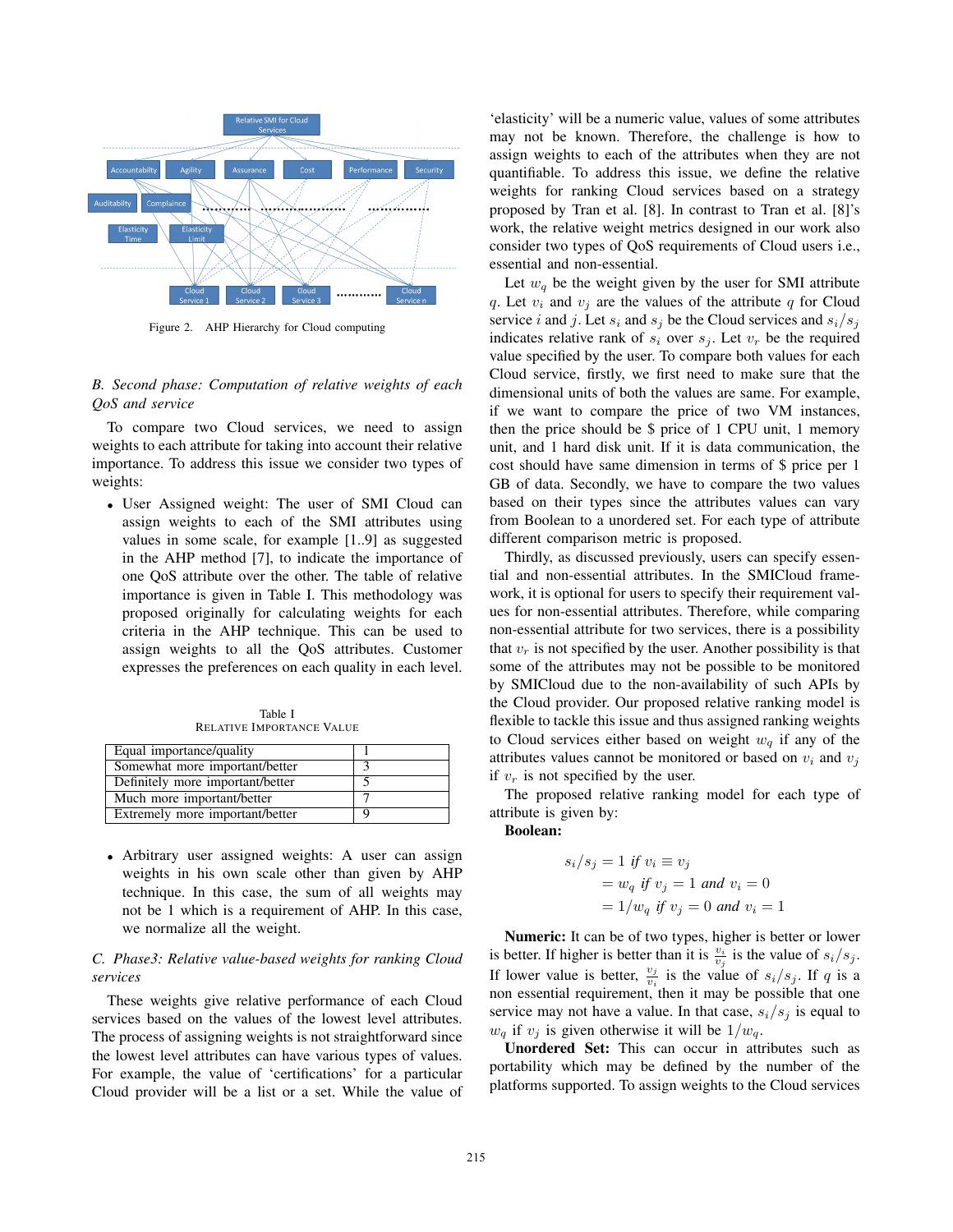for such time of QoS attribute values, the size of unordered set is considered. Let  $size(v_i)$  and  $size(v_j)$  be the number of elements in the set value for service i and j. Let  $size(v_r)$ be the size of set requested by the user for  $QoS$  attribute q. If  $q$  is essential QoS attribute, then the Cloud service with the largest number of elements will be considered better and therefore, higher weight is assigned to it. The weights for such QoS attribute type values are calculated in the following way:

• if  $q$  is essential:

$$
s_i/s_j = \frac{size(v_i)}{size(v_j)}
$$
 (1)

• if q is non-essential and if  $v_r$  is specified:

$$
s_i/s_j = \frac{size(v_i \cap v_r)}{size(v_j \cap v_r)} \text{ if } v_j \cap v_r \neq \phi \land v_i \cap v_r \neq \phi
$$
\n
$$
\tag{2}
$$

$$
= 1 \text{ if } v_j \cap v_r \neq \phi \land v_i \cap v_r \equiv \phi \tag{3}
$$

$$
= w_q \text{ if } v_j \cap v_r \neq \phi \lor v_i \cap v_r \equiv \phi \tag{4}
$$

$$
= 1/w_q \text{ if } v_j \cap v_r \equiv \phi \lor v_i \cap v_r \neq \phi \tag{5}
$$

Range type: Many QoS attributes of Cloud services are given as a range of values. For example, the initiation time of a Virtual Machine can be presented as a range. In that case, if  $v_r$  is the value range required by the user, then weights assigned to the services are:

• if  $q$  is essential:

$$
s_i/s_j = \frac{len(v_i \cap v_r)}{len(v_j \cap v_r)}
$$
(6)

• if q is non-essential and if  $v_r$  is specified:

$$
s_i/s_j = \frac{len(v_i \cap v_r)}{len(v_j \cap v_r)} \text{ if } v_j \cap v_r \neq \phi \land v_i \cap v_r \neq \phi
$$

(7) 
$$
\mathbf{1} \text{ if } v \in \Omega, v = \phi \land v \in \Omega, v = \phi
$$

$$
= 1 \t y \t v_j + v_r = \varphi \wedge v_i + v_r = \varphi \tag{8}
$$

$$
= w_q \text{ if } v_j \cap v_r \neq \phi \land v_i \cap v_r \equiv \phi \tag{9}
$$

$$
= \frac{1}{w_q} \text{ if } v_j \cap v_r \equiv \phi \land v_i \cap v_r \neq \phi \tag{10}
$$

Using the above comparison metrics for each Cloud service, we obtain a one to one comparison of each Cloud service for a particular attribute. This will result in a one to one relative ranking matrix of size  $N \times N$  if there are total N services. The relative ranking of all the Cloud services for the particular attribute is given by Eigen vector of the matrix. This Eigen vector matrix is also called Relative Service Ranking Vector (RSRV).

# *D. Phase 4: Aggregation of relative ranking for each SMI attribute*

In final phase, the relative ranking vectors of each attribute are aggregated with their relative weights assigned in Phase

2. This aggregation process is repeated up for all the attributes in the SMI hierarchy which results in the final ranking of all the Cloud Services.

The whole process is explained in next section through a case study example.

# VI. CASE STUDY: RANKING COMPUTE CLOUD SERVICES BASED ON USER QOS REQUIREMENTS

In this section, we present a case study example of the ranking mechanism presented in the previous section. The data used for the computation of service index for three Cloud services from three Cloud Providers. The QoS data is collected from various evaluation studies for three IaaS Cloud providers: Amazon EC2, Windows Azure, and Rackspace [9][10][11]. The unavailable data such as security level is randomly assigned to each Cloud service. User weights are also randomly assigned to each QoS service attribute. The top level QoS groups are Accountability, Agility, Assurance, Cost, Performance and Security.

In the following, we show step by step the ranking computation process for Cloud services. The relative weighting method is used to calculate the relative ranking of Cloud services for each QoS attribute. For each attribute, a relative ranking matrix is constructed using the following method. Based on the data given in Figure 3, the Relative Service Ranking Matrix (RSRM) for security will be:

$$
SSRM_{security} = \begin{array}{ccccc} & S1 & S2 & S3 \\ S1 & 1 & 4/8 & 4/4 \\ S2 & 8/4 & 1 & 8/4 \\ S3 & 4/4 & 4/8 & 1 \end{array}
$$

Computing the Relative Service Ranking Vector (RSRV) for security from the matrix  $RSRM_{security}$ , we have

 $RSRV_{security} = [0.25 \ 0.5 \ 0.25]$ 

Similarly, we have the relative service ranking vector of the Accountability:  $RSRV_{Accountability}$ =[0.25 0.5 0.25]

For Agility, there are two QoS attributes which are further subdivided into sub-attributes. Elasticity of a Cloud service is inferred from the time it takes to scale up. Its RSRV is given by:  $RSRV_{Elasticity}$ =[0.3470 0.1991 0.4538]

For each sub-attributes i.e., CPU, Memory and Disk, RSRVs are given by:

 $RSRV_{CPU} = [0.3076 0.4102 0.2820]$ 

 $RSRV_{Memory} = [0.3409 0.3181 0.3409]$ 

 $RSRV_{Disk}$ =[0.3623 0.4373 0.2002]

Combining RSRV vectors of sub-attributes, i.e. CPU, Memory and Disk, we get RSRM for 'Capacity':

$$
RSRM_{capacity} = \left(\begin{array}{ccc} 0.30769 & 0.34090 & 0.36234 \\ 0.41025 & 0.31818 & 0.43738 \\ 0.28205 & 0.34090 & 0.20026 \end{array}\right)
$$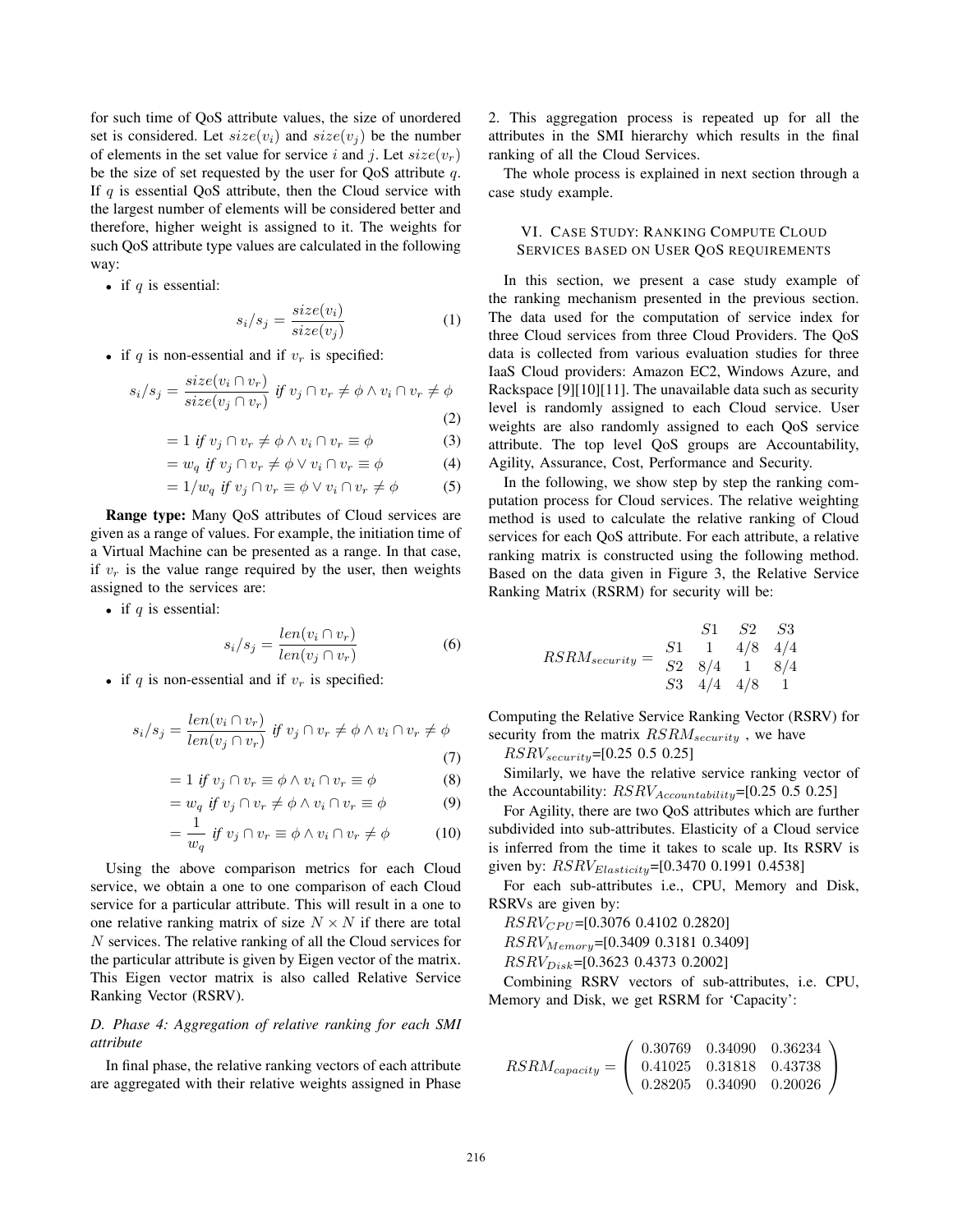| <b>Top level</b><br><b>QoS</b> Groups<br>(Weights) | <b>First level</b><br><b>Attributes</b><br>(Weights) | <b>Second Level Attributes</b><br>(Weights) |              | Service 1 (S1)                                         | Service 2 (S2)                                         | Service 3 (S3)                  | Value Type    | User<br>Required<br>Value |
|----------------------------------------------------|------------------------------------------------------|---------------------------------------------|--------------|--------------------------------------------------------|--------------------------------------------------------|---------------------------------|---------------|---------------------------|
| Accountability<br>(.05)                            | $level: 0-10(1)$                                     |                                             |              | 4                                                      | 8                                                      | $\overline{4}$                  | Numeric       | 4                         |
| Agility $(0.1)$                                    | Capacity (0.6)                                       | CPU (0.5)                                   | 0.5          | 9.6                                                    | 12.8                                                   | 8.8                             | Numeric       | $4x1.6$ GHZ               |
|                                                    |                                                      | Memory(0.3)                                 | 0.3          | 15                                                     | 14                                                     | 15                              | Numeric       | 10 GB                     |
|                                                    |                                                      | Disk(0.2)                                   | 0.2          | 1690                                                   | 2,040                                                  | 630                             | Numeric       | 500 GB                    |
|                                                    | Elasticity (.4)                                      | Time(1)                                     | 0.4          | 80-120                                                 | 520-780                                                | 20-200                          | Range         | 60-120 sec                |
| Assurance<br>(0.2)                                 | Availability (0.7)                                   | 0.7                                         |              | 99.95%                                                 | 99.99%                                                 | 100%                            | Numeric       | 99.9%                     |
|                                                    | Service Stability<br>(0.2)                           | <b>Upload Time</b><br>(0.3)                 | 0.3          | 13.6                                                   | 15                                                     | 21                              | Numeric       |                           |
|                                                    |                                                      | CPU (0.4)                                   | 0.4          | 17.9                                                   | 16                                                     | 23                              | Numeric       |                           |
|                                                    |                                                      | Memory(0.3)                                 | 0.3          | 7                                                      | 12                                                     | 5                               | Numeric       |                           |
|                                                    | Serviceabilty (0.1)                                  | Free Support<br>(0.7)                       | 0.7          | 0                                                      | 1                                                      | $\mathbf{1}$                    | Boolean       |                           |
|                                                    |                                                      | Type of<br>Support (0.3)                    | 0.3          | 24/7.Diagnostic<br>Tools. Phone.<br>Urgent<br>Response | 24/7.Diagnostic<br>Tools, Phone,<br>Urgent<br>Response | 24/7, Phone,<br>Urgent Response | Unordered set | 24/7, phone               |
| Cost(0.3)                                          | On-Going Cost (1)                                    | $VM$ Cost $(0.6)$                           | 0.6          | 0.68                                                   | \$0.96                                                 | 0.96                            | Numeric       | < 1 dollar/hour           |
|                                                    |                                                      | Data $(0.2)$                                | inbound      | 10                                                     | 10                                                     | 8                               | Numeric       | 100 GB/month              |
|                                                    |                                                      |                                             | outboun<br>d | 11                                                     | 15                                                     | 18                              |               | 200 GB/month              |
|                                                    |                                                      | Storage (0.2)                               | 0.2          | 12                                                     | 15                                                     | 15                              | Numeric       | 1000 GB                   |
| Performance<br>(0.3)                               | Service Response<br>Time(1)                          | Range (0.5)                                 | 0.5          | 80-120                                                 | 520-780                                                | 20-200                          | Range         | 60-120 sec                |
|                                                    |                                                      | Average Value<br>(0.5)                      | 0.5          | 100                                                    | 600                                                    | 30                              | Numeric       |                           |
| Security<br>(0.05)                                 | level: 0-10(1)                                       |                                             |              | 4                                                      | 8                                                      | 4                               | Numeric       | $\overline{4}$            |

Figure 3. Case Study Example

Next, we compute the relative service ranking vector for the 'Capacity'.

$$
RSRV_{capacity} = \left(\begin{array}{ccc} 0.30769 & 0.34090 & 0.36234 \\ 0.41025 & 0.31818 & 0.43738 \\ 0.28205 & 0.34090 & 0.20026 \end{array}\right) \left(\begin{array}{c} 0.5 \\ 0.3 \\ 0.2 \end{array}\right)
$$

Therefore,

$$
RSRV_{capacity} = (0.3286 \quad 0.3881 \quad 0.2834)
$$

Similarly, the relative service ranking vector for Agility is given by:

$$
RSRV_{agility} = \begin{pmatrix} 0.3286 & 0.34701 \\ 0.3881 & 0.19914 \\ 0.2834 & 0.45384 \end{pmatrix} \begin{pmatrix} 0.6 \\ 0.4 \end{pmatrix}
$$

$$
RSRV_{agility} = \begin{pmatrix} 0.336 & 0.3125 & 0.3516 \end{pmatrix}
$$

In similar way we can compute the relative service ranking vector of all other top level QoS attributes i.e, Assurance, Cost and Performance.

$$
RSRV_{assurance} = (0.3812 \quad 0.2671 \quad 0.3517)
$$

$$
RSRV_{Cost} = (0.4073 \quad 0.3338 \quad 0.2589)
$$

$$
RSRV_{performance} = (0.2846 \quad 0.1181 \quad 0.5973)
$$

Finally, we aggregate all the RSRVs of all the attributes to get the relative service ranking matrix for three providers:

$$
RSRM = \left(\begin{array}{cccccc} 0.25 & 0.336 & 0.3812 & 0.1619 & 0.2846 & 0.25 \\ 0.5 & 0.3125 & 0.2671 & 0.1308 & 0.1181 & 0.5 \\ 0.25 & 0.3516 & 0.3517 & 0.7073 & 0.5973 & 0.25 \end{array}\right)
$$

To get the final relative service ranking vector, we multiply above RSRM with the weights of the top level QoS attributes.

$$
RSRV = \left(\begin{array}{cccccc}\n0.25 & 0.336 & 0.3812 & 0.4073 & 0.2846 & 0.25 \\
0.5 & 0.3125 & 0.2671 & 0.3338 & 0.1181 & 0.5 \\
0.25 & 0.3516 & 0.3517 & 0.2589 & 0.5973 & 0.25\n\end{array}\right) \left(\begin{array}{c}\n0.05 \\
0.1 \\
0.2 \\
0.3 \\
0.3 \\
0.05 \\
0.05\n\end{array}\right)
$$

Therefore, the relative ranking of all the Cloud service can be decided based on resultant RSRV ( 0.3424, 0.2702, 0.3874). The Cloud services are ranked as  $S3 \succ S1 \succ S2$ .

#### VII. RELATED WORKS

In this section, we compare and contrast our work with previous research works for evaluating and comparing the performance of different Cloud services. With the increasing popularity of Cloud computing, many researchers studied the performance of Clouds for different type of applications such as scientific, e-commerce and web applications. For instance, Iosup et al. [12] analyzed the performance of manytask applications on Clouds. Similarly, many performance monitoring and analysis tools are also proposed in the literature [12]. Our work complements these previous works